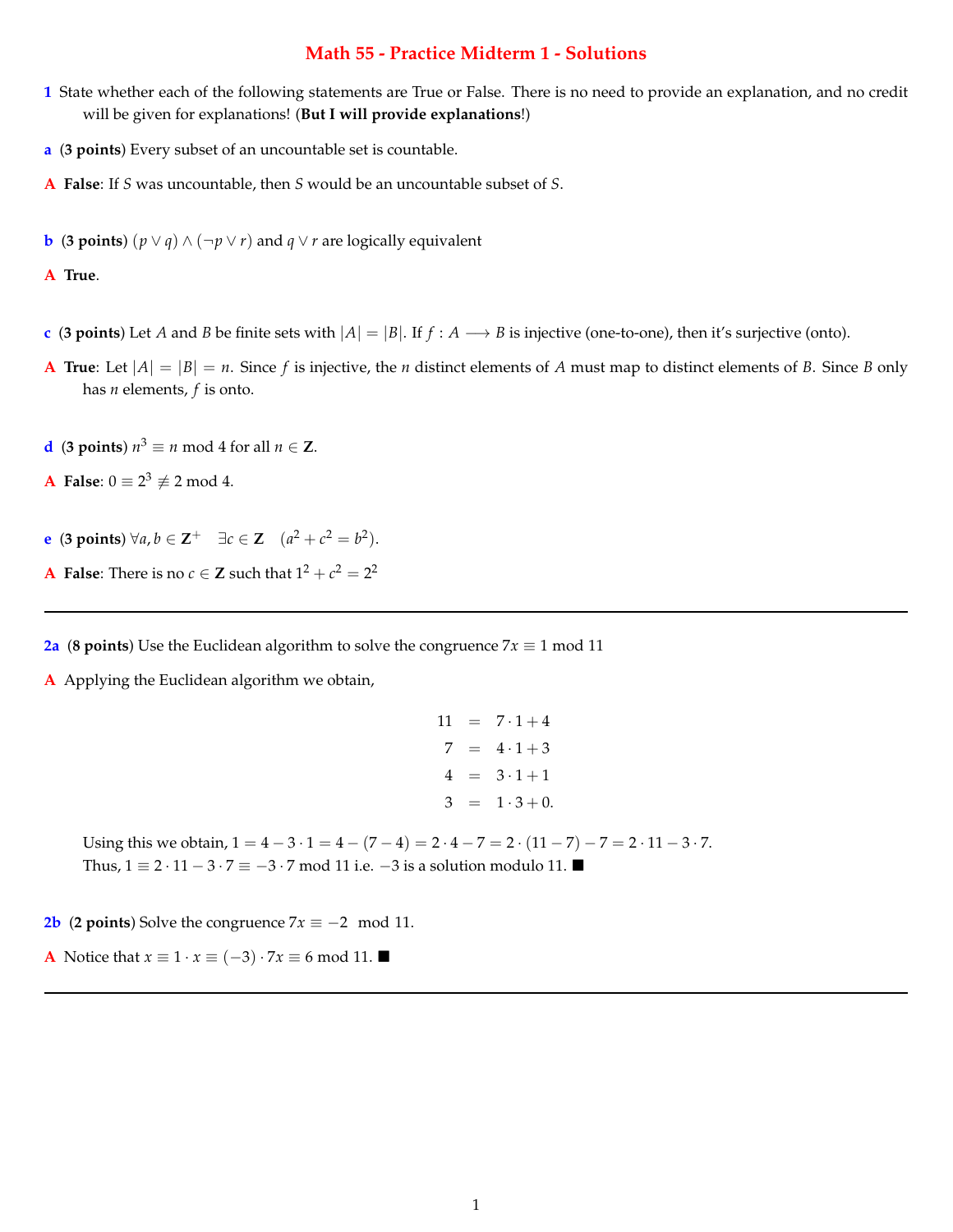- **3** (**5 points**) Find the largest negative solution to the system of equations:  $x \equiv 8 \text{ mod } 12$  and  $x \equiv 6^{85} \text{ mod } 13$ .
- **A** Applying Fermat's little theorem the second congruence simplifies to  $6^{12} \equiv 1 \mod 13$ ;  $6^{85} \equiv 6^{7 \cdot 12+1} \equiv 6 \mod 13$ . Now we just apply the Chinese remainder theorem.

Let  $m = 12 \cdot 13 = 156$ ,  $M_1 = 13$  and  $M_2 = 12$ .

- We want to solve  $13y_1 \equiv 1 \mod 12$ . This simplifies to  $y_1 \equiv 1 \mod 12$
- We want to solve  $12y_2 \equiv 1 \mod 13$ . This simplifies to  $-y_2 \equiv 1 \mod 13$  or  $y_2 \equiv -1 \mod 13$ .

Thus, the solution is  $a_1M_1y_1 + a_2M_2y_2 \equiv 8 \cdot 13 \cdot 1 + 6 \cdot 12 \cdot (-1) = 32$  modulo 156. The largest negative solution is just  $32 - 156 = -124$ .

- **4** (**5 points**) Prove that the function  $f : \mathbb{Z} \times \mathbb{Z} \longrightarrow \mathbb{Z}$  given by  $f(m, n) = 2m 7n$  is surjective (onto).
- **A** I'll provide two solutions; one is intuitive and the other is generalizable.
- **i** Notice that  $f(Z \times 0)$  maps onto the even integers. Given any odd integer *n*,  $n + 7$  is even. Thus,  $\left(\frac{n+7}{2}, 1\right) \in Z \times Z$  and  $f(\frac{n+7}{2}, 1) = n + 7 - 7 = n$  i.e. *f* maps to all the odd integers.
- **ii** Since gcd(2,7) = 1, by Bezout's identity we can find  $s, t \in \mathbb{Z}$  such that  $2s + 7t = 1$ ; in particular,  $f(s, -t) = 1$ . Now given any  $z \in \mathbb{Z}$ , notice that  $(sz, -tz) \in \mathbb{Z} \times \mathbb{Z}$  and  $f(sz, -tz) = 2(sz) - 7(-tz) = z(2s + 7t) = z$ . Thus, f is onto.

**Note** The second method shows that  $f : \mathbf{Z} \times \mathbf{Z} \longrightarrow \mathbf{Z}$  given by  $f(m, n) = am + bn$  is onto if  $gcd(a, b) = 1$ .

**Question** What can you say about the **range** of *f* when  $gcd(a, b) \neq 1$ ?

**5a** (**2 points**) Define what it means for a set *S* to be countable.

- **A** A set *S* is countable if it's finite or if there exists a bijection  $f : S \longrightarrow \mathbb{Z}^+$ .
- **5b** (**7** points) Let *C* and *D* be countable sets. Prove that  $C \cup D$  is countable [Hint: Split it into three cases, depending on whether *C* or *D* is finite]
- **A** This is Theorem 1 on page 174 in Section 2.5. [You would get some points for each case you prove]
- **c** You may use the result in **a** to justify your answers in the following parts. Find with proof examples of uncountable sets *A*, *B* such that

#### **I will provide multiple solutions to each problem.**

**i** (**3** points)  $A - B$  is finite

#### **A**

- **a** Take  $A = B = \mathbf{R}$ . Then  $A B = \emptyset$ , which is finite.
- **b** Take  $A = (0, 1) \cup \{2\}$  and  $B = (0, 1)$ . Then  $A B = \{2\}$  is finite.